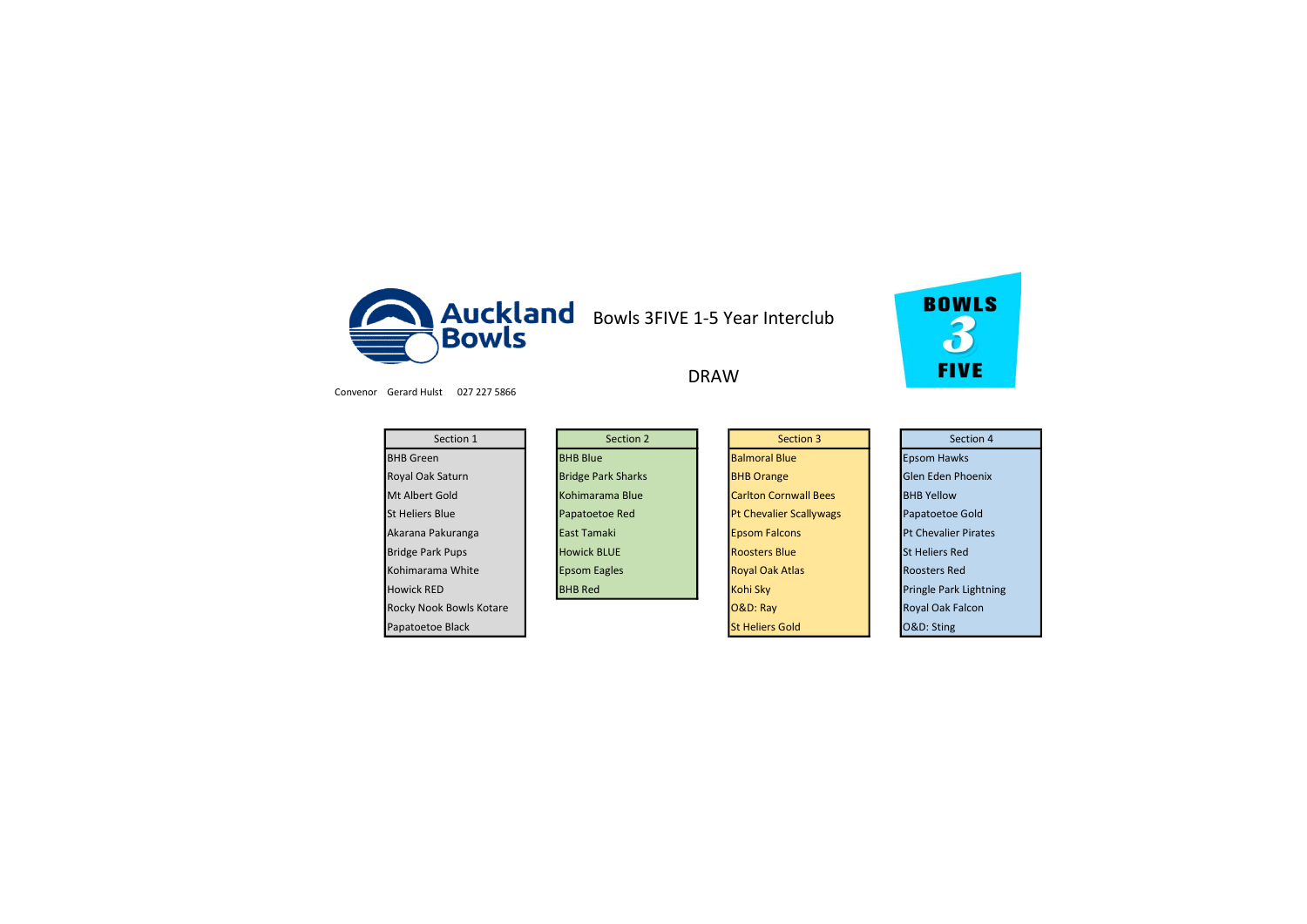|                                    | Day 1                        |              | Tuesday, 7 December 2021       | $6.00$ pm - $8.30$ pm   | <b>VENUE</b>          |  |  |
|------------------------------------|------------------------------|--------------|--------------------------------|-------------------------|-----------------------|--|--|
|                                    | <b>BHB</b> Green             | $\mathsf{v}$ | Royal Oak Saturn               |                         |                       |  |  |
| <b>SECTION 1</b>                   | Mt Albert Gold               | $\mathsf{v}$ | <b>St Heliers Blue</b>         |                         |                       |  |  |
| ROUND <sub>1</sub>                 | Akarana Pakuranga            | $\mathsf{v}$ | <b>Bridge Park Pups</b>        |                         |                       |  |  |
|                                    | Kohimarama White             | $\mathsf{V}$ | Howick RED                     |                         |                       |  |  |
|                                    | Rocky Nook Bowls Kotare      | $\mathsf{v}$ | Papatoetoe Black               |                         | <b>Bridge Park</b>    |  |  |
|                                    | <b>BHB</b> Green             | $\mathsf{v}$ | Mt Albert Gold                 |                         |                       |  |  |
|                                    | Royal Oak Saturn             | $\mathsf{v}$ | <b>Bridge Park Pups</b>        |                         |                       |  |  |
| <b>SECTION 1</b><br><b>ROUND 2</b> | <b>St Heliers Blue</b>       | $\mathsf{v}$ | <b>Howick RED</b>              |                         |                       |  |  |
|                                    | Akarana Pakuranga            | $\mathsf{v}$ |                                | Rocky Nook Bowls Kotare |                       |  |  |
|                                    | Kohimarama White             | $\mathsf{V}$ | Papatoetoe Black               |                         |                       |  |  |
|                                    | <b>BHB Blue</b>              | $\mathsf{v}$ | <b>Bridge Park Sharks</b>      |                         |                       |  |  |
|                                    | SECTION 2 Kohimarama Blue    | $\mathsf{v}$ | Papatoetoe Red                 |                         |                       |  |  |
| ROUND 1                            | <b>East Tamaki</b>           | $\mathsf{v}$ | <b>Howick BLUE</b>             |                         |                       |  |  |
|                                    | <b>Epsom Eagles</b>          | $\mathsf{v}$ | <b>BHB Red</b>                 |                         |                       |  |  |
|                                    | <b>BHB Blue</b>              | ${\sf v}$    | Kohimarama Blue                |                         | Kohimarama            |  |  |
|                                    | SECTION 2 Bridge Park Sharks | ${\sf v}$    | East Tamaki                    |                         |                       |  |  |
|                                    | ROUND 2 Papatoetoe Red       | $\mathsf{v}$ | <b>Epsom Eagles</b>            |                         |                       |  |  |
|                                    | <b>Howick BLUE</b>           | $\mathsf{v}$ | <b>BHB Red</b>                 |                         |                       |  |  |
|                                    |                              |              |                                |                         |                       |  |  |
|                                    | <b>Balmoral Blue</b>         | $\mathsf{v}$ | <b>BHB Orange</b>              |                         |                       |  |  |
| <b>SECTION 3</b>                   | <b>Carlton Cornwall Bees</b> | $\mathsf{v}$ | <b>Pt Chevalier Scallywags</b> |                         |                       |  |  |
| <b>ROUND 1</b>                     | <b>Epsom Falcons</b>         | $\mathsf{v}$ | <b>Roosters Blue</b>           |                         |                       |  |  |
|                                    | Royal Oak Atlas              | $\mathsf{v}$ | Kohi Sky                       |                         |                       |  |  |
|                                    | O&D: Ray                     | $\mathsf{v}$ | <b>St Heliers Gold</b>         |                         | <b>Balmoral</b>       |  |  |
|                                    | <b>Balmoral Blue</b>         | $\mathsf{v}$ | <b>Carlton Cornwall Bees</b>   |                         |                       |  |  |
| <b>SECTION 3</b>                   | <b>BHB Orange</b>            | $\mathsf{v}$ | <b>Roosters Blue</b>           |                         |                       |  |  |
| <b>ROUND 2</b>                     | Pt Chevalier Scallywags      | $\mathsf{v}$ | Kohi Sky                       |                         |                       |  |  |
|                                    | <b>Epsom Falcons</b>         | $\mathsf{v}$ | O&D: Ray                       |                         |                       |  |  |
|                                    | <b>Royal Oak Atlas</b>       | $\mathsf{v}$ | <b>St Heliers Gold</b>         |                         |                       |  |  |
|                                    | <b>Epsom Hawks</b>           | ${\sf v}$    | Glen Eden Phoenix              |                         |                       |  |  |
| <b>SECTION 4</b>                   | <b>BHB Yellow</b>            | ${\sf v}$    | Papatoetoe Gold                |                         |                       |  |  |
| ROUND <sub>1</sub>                 | <b>Pt Chevalier Pirates</b>  | ${\sf v}$    | <b>St Heliers Red</b>          |                         |                       |  |  |
|                                    | Roosters Red                 | $\mathsf{v}$ | Pringle Park Lightning         |                         |                       |  |  |
|                                    | Royal Oak Falcon             | $\mathsf{v}$ | O&D: Sting                     |                         |                       |  |  |
|                                    | <b>Epsom Hawks</b>           | ${\sf v}$    | <b>BHB Yellow</b>              |                         | <b>Blockhouse Bay</b> |  |  |
|                                    | Glen Eden Phoenix            | $\mathsf{v}$ | <b>St Heliers Red</b>          |                         |                       |  |  |
| <b>SECTION 4</b><br><b>ROUND 2</b> | Papatoetoe Gold              | $\mathsf{v}$ | Pringle Park Lightning         |                         |                       |  |  |
|                                    | <b>Pt Chevalier Pirates</b>  | $\mathsf{v}$ | Royal Oak Falcon               |                         |                       |  |  |
|                                    | <b>Roosters Red</b>          | $\mathsf{v}$ | O&D: Sting                     |                         |                       |  |  |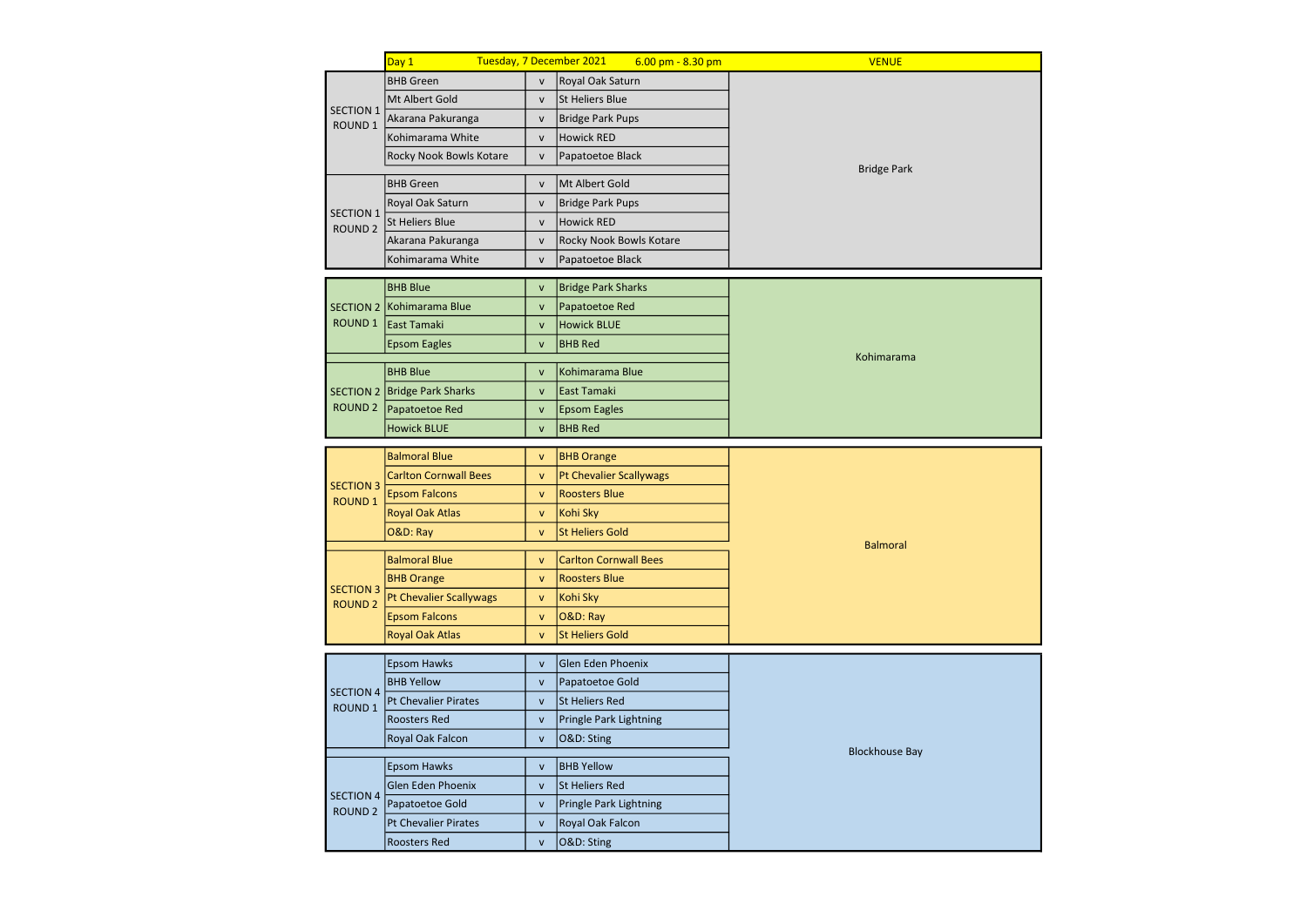|                                    | Day 2                                    |                              | Thursday, 9 December 2021                      | $6.00$ pm - $8.30$ pm   | <b>VENUE</b>       |  |  |  |
|------------------------------------|------------------------------------------|------------------------------|------------------------------------------------|-------------------------|--------------------|--|--|--|
|                                    | <b>BHB</b> Green                         | $\mathsf{V}$                 | Akarana Pakuranga                              |                         |                    |  |  |  |
| <b>SECTION 1</b>                   | Royal Oak Saturn                         | $\mathsf{V}$                 | Kohimarama White                               |                         |                    |  |  |  |
| ROUND <sub>3</sub>                 | Mt Albert Gold                           | $\mathsf{V}$                 | Rocky Nook Bowls Kotare                        |                         |                    |  |  |  |
|                                    | <b>St Heliers Blue</b>                   | $\mathsf{v}$                 | Papatoetoe Black                               |                         |                    |  |  |  |
| <b>Bridge Park Pups</b>            |                                          | $\mathsf{v}$                 | <b>Howick RED</b>                              |                         |                    |  |  |  |
|                                    | <b>BHB</b> Green                         | $\mathsf{V}$                 | <b>Bridge Park Pups</b>                        |                         | Papatoetoe HC      |  |  |  |
|                                    | Royal Oak Saturn                         | $\mathsf{V}$                 | Papatoetoe Black                               |                         |                    |  |  |  |
| <b>SECTION 1</b>                   | Mt Albert Gold                           | $\mathsf{v}$                 | <b>Howick RED</b>                              |                         |                    |  |  |  |
| ROUND 4                            | <b>St Heliers Blue</b>                   | $\mathsf{v}$                 |                                                | Rocky Nook Bowls Kotare |                    |  |  |  |
|                                    | Akarana Pakuranga                        | $\mathsf{v}$                 | Kohimarama White                               |                         |                    |  |  |  |
|                                    |                                          |                              |                                                |                         |                    |  |  |  |
|                                    | <b>BHB Blue</b>                          | $\mathsf{v}$                 | Papatoetoe Red                                 |                         |                    |  |  |  |
| <b>SECTION 2</b>                   | Bridge Park Sharks                       | $\mathsf{v}$                 | <b>Howick BLUE</b>                             |                         |                    |  |  |  |
| <b>ROUND 3</b>                     | Kohimarama Blue                          | $\mathsf{V}$                 | <b>Epsom Eagles</b>                            |                         |                    |  |  |  |
|                                    | East Tamaki                              | $\mathsf{v}$                 | <b>BHB Red</b>                                 |                         | <b>Bridge Park</b> |  |  |  |
|                                    | <b>BHB Blue</b>                          | $\mathsf{v}$                 | East Tamaki                                    |                         |                    |  |  |  |
|                                    | SECTION 2   Bridge Park Sharks           | $\mathsf{v}$                 | <b>Epsom Eagles</b>                            |                         |                    |  |  |  |
| <b>ROUND 4</b>                     | Kohimarama Blue                          | $\mathsf{v}$                 | <b>Howick BLUE</b>                             |                         |                    |  |  |  |
|                                    | Papatoetoe Red                           | $\mathsf{v}$                 | <b>BHB Red</b>                                 |                         |                    |  |  |  |
|                                    | <b>Balmoral Blue</b>                     |                              |                                                |                         |                    |  |  |  |
|                                    | <b>BHB Orange</b>                        | $\mathsf{v}$<br>$\mathsf{v}$ | <b>Epsom Falcons</b><br><b>Royal Oak Atlas</b> |                         |                    |  |  |  |
| <b>SECTION 3</b>                   | <b>Carlton Cornwall Bees</b>             |                              |                                                |                         |                    |  |  |  |
| <b>ROUND 3</b>                     |                                          | $\mathsf{v}$<br>$\mathsf{v}$ | O&D: Ray<br><b>St Heliers Gold</b>             |                         |                    |  |  |  |
|                                    | Pt Chevalier Scallywags<br>Roosters Blue | $\mathsf{v}$                 | Kohi Sky                                       |                         |                    |  |  |  |
|                                    |                                          |                              |                                                |                         | <b>St Heliers</b>  |  |  |  |
|                                    | <b>Balmoral Blue</b>                     | $\mathsf{V}$                 | <b>Roosters Blue</b>                           |                         |                    |  |  |  |
| <b>SECTION 3</b>                   | <b>BHB Orange</b>                        | $\mathsf{v}$                 | <b>St Heliers Gold</b>                         |                         |                    |  |  |  |
| <b>ROUND 4</b>                     | <b>Carlton Cornwall Bees</b>             | $\mathsf{V}$                 | Kohi Sky                                       |                         |                    |  |  |  |
|                                    | <b>Pt Chevalier Scallywags</b>           | $\mathsf{v}$                 | O&D: Ray                                       |                         |                    |  |  |  |
|                                    | <b>Epsom Falcons</b>                     | $\mathsf{v}$                 | <b>Royal Oak Atlas</b>                         |                         |                    |  |  |  |
|                                    | <b>Epsom Hawks</b>                       | $\mathsf{v}$                 | <b>Pt Chevalier Pirates</b>                    |                         |                    |  |  |  |
|                                    | Glen Eden Phoenix                        | $\mathsf{v}$                 | <b>Roosters Red</b>                            |                         |                    |  |  |  |
| <b>SECTION 4</b><br><b>ROUND 3</b> | <b>BHB Yellow</b>                        | $\mathsf{v}$                 | Royal Oak Falcon                               |                         |                    |  |  |  |
|                                    | Papatoetoe Gold                          | $\mathsf{v}$                 | O&D: Sting                                     |                         |                    |  |  |  |
|                                    | <b>St Heliers Red</b>                    | $\mathsf{v}$                 | Pringle Park Lightning                         |                         |                    |  |  |  |
|                                    |                                          |                              | <b>St Heliers Red</b>                          |                         | <b>Te Atatu</b>    |  |  |  |
|                                    | <b>Epsom Hawks</b><br>Glen Eden Phoenix  | $\mathsf{v}$<br>$\mathsf{v}$ | O&D: Sting                                     |                         |                    |  |  |  |
| <b>SECTION 4</b>                   | <b>BHB Yellow</b>                        | $\mathsf{v}$                 | Pringle Park Lightning                         |                         |                    |  |  |  |
| <b>ROUND 4</b>                     | Papatoetoe Gold                          | $\mathsf{v}$                 | Royal Oak Falcon                               |                         |                    |  |  |  |
|                                    | <b>Pt Chevalier Pirates</b>              | $\mathsf{v}$                 | <b>Roosters Red</b>                            |                         |                    |  |  |  |
|                                    |                                          |                              |                                                |                         |                    |  |  |  |